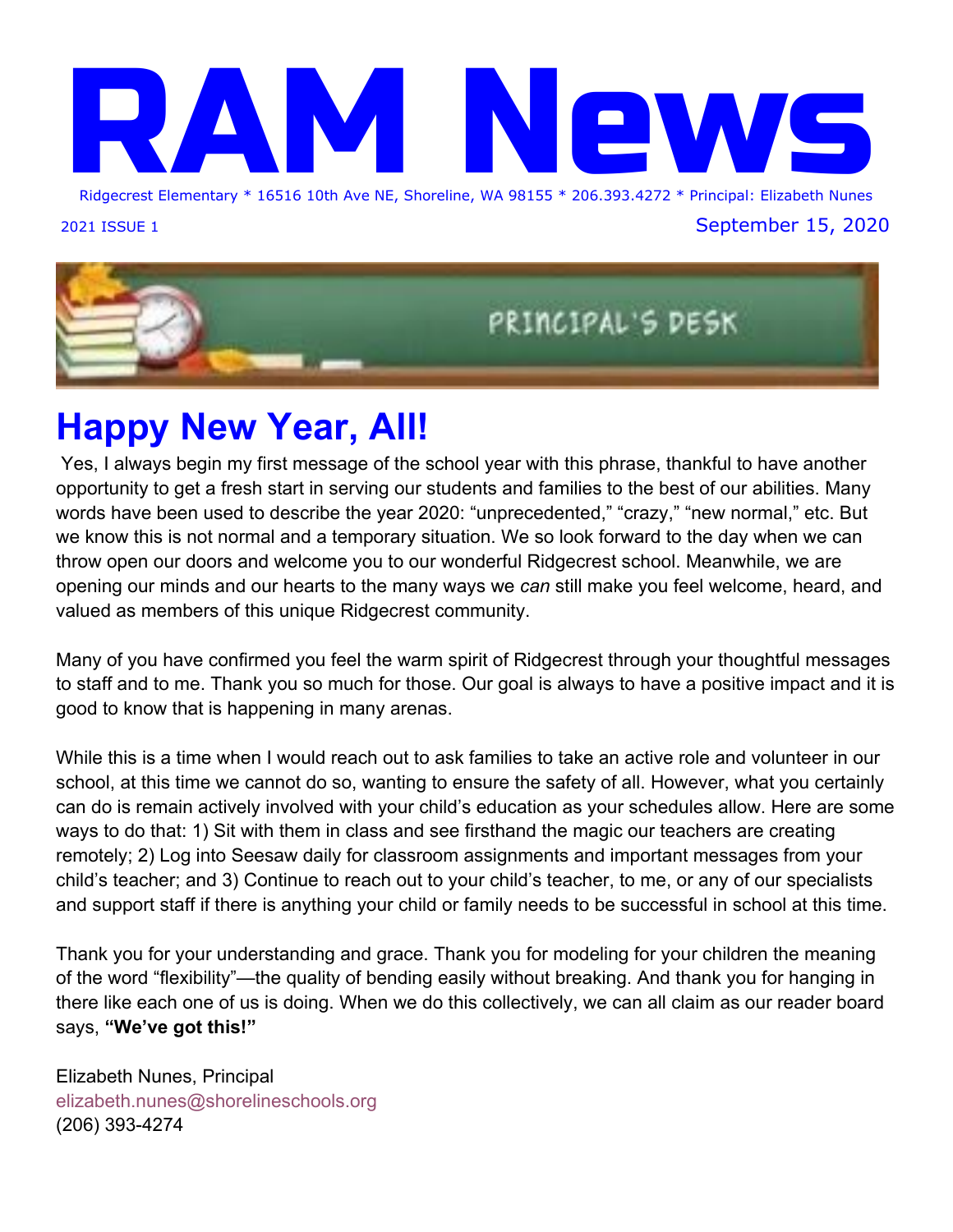## **Student Materials Distribution Schedule**

We have set aside **three** times for you to come to Ridgecrest and pick up your child's materials. The **first** is Friday, September 18 from 2:30-4:00 p.m with the following schedule for grade levels: Kindergarten and First Grade: 2:30-3:00 Second and Third grade: 3:00-3:30 Fourth and Fifth grade: 3:30-4:00

Knowing many of you are working parents, we are also offering a late Friday pick-up from 5:00-7:00 p.m., and a Saturday morning pick-up from 9:00 a.m.-12:00 p.m. For all of these times, kindergarten, second grade, and fourth grade bags will be picked up in the front parking lot. First grade, third grade, and fifth grade bags will be picked up in the back parking lot. Our staff will be wearing masks and we ask that you do the same to help keep all of us safe. It is helpful if you can write your child's first and last name and their teacher's name on a piece of paper so you can hold that up to the window when you arrive for your pick-up time.

Thank you for making time to come pick up your child's materials during one of the three times we have set aside for you.

## **Highly Qualified Notice to Families**

We are very proud of our highly qualified staff at Ridgecrest Elementary School and would be pleased to share any information regarding the professional qualifications (teaching certificates, endorsements, college degrees) of your child's classroom teacher, Title I teacher, or instructional assistants. As part of Every Student Succeeds Act (ESSA), parents have the right to this information. Please contact the principal if you would like to request these: [elizabeth.nunes@shorelineschools.org](mailto:elizabeth.nunes@shorelineschools.org)

## **Common Assessments**

At the beginning of each year, Shoreline administers several universal screeners to students to help us understand what kids know and where they may need support. This year, we must do these remotely. Remote assessment will look and feel a bit different for our students, but it is still important. These assessments are made so that your child may get some questions that seem very easy and others that are challenging. Encourage your child to try their best but not to stress too much over it.

• Students in grades 1 and 2 will take the **DIBELS** screener. A staff member will join a classroom Zoom meeting and then pull students one at a time into a breakout room to do the testing. This means your child will be working 1-to-1 with a Shoreline staff member over Zoom.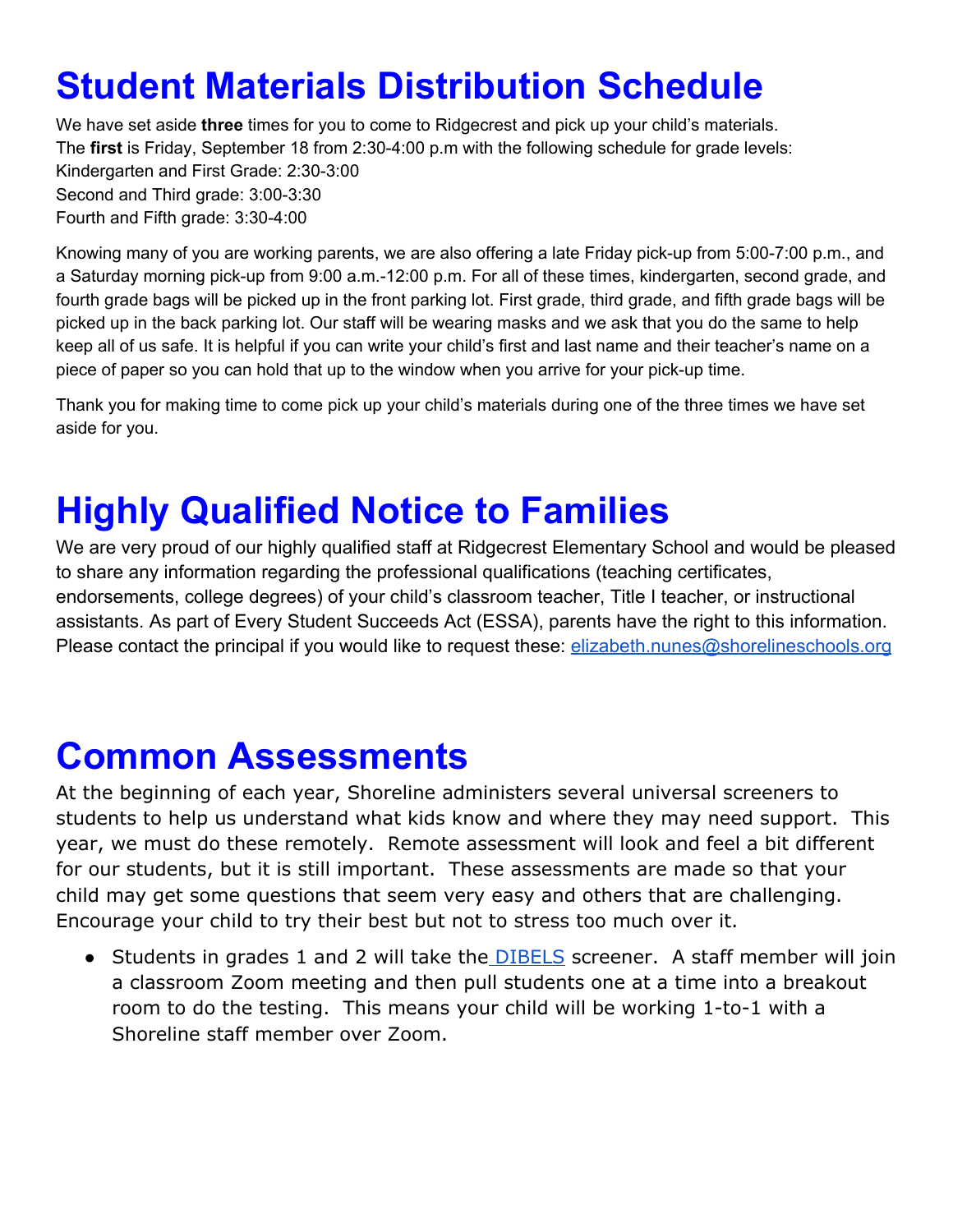

## **Do You Still Have Library Books?**

If you still have library books out from the Ridgecrest Library, please return them. Parents can contact the office to set up a time to drop off books. There will also be an opportunity to return books during the materials pickup event this Friday and Saturday.

If you have any questions, please contact Ms. Freeman or Ms. Liz:

[joanna.freeman@shorelineschools.org](mailto:joanna.freeman@shorelineshcools.org)

[liz.patterson@shorelineschools.org](mailto:liz.patterson@shorelineschools.org)

Ms. Freeman